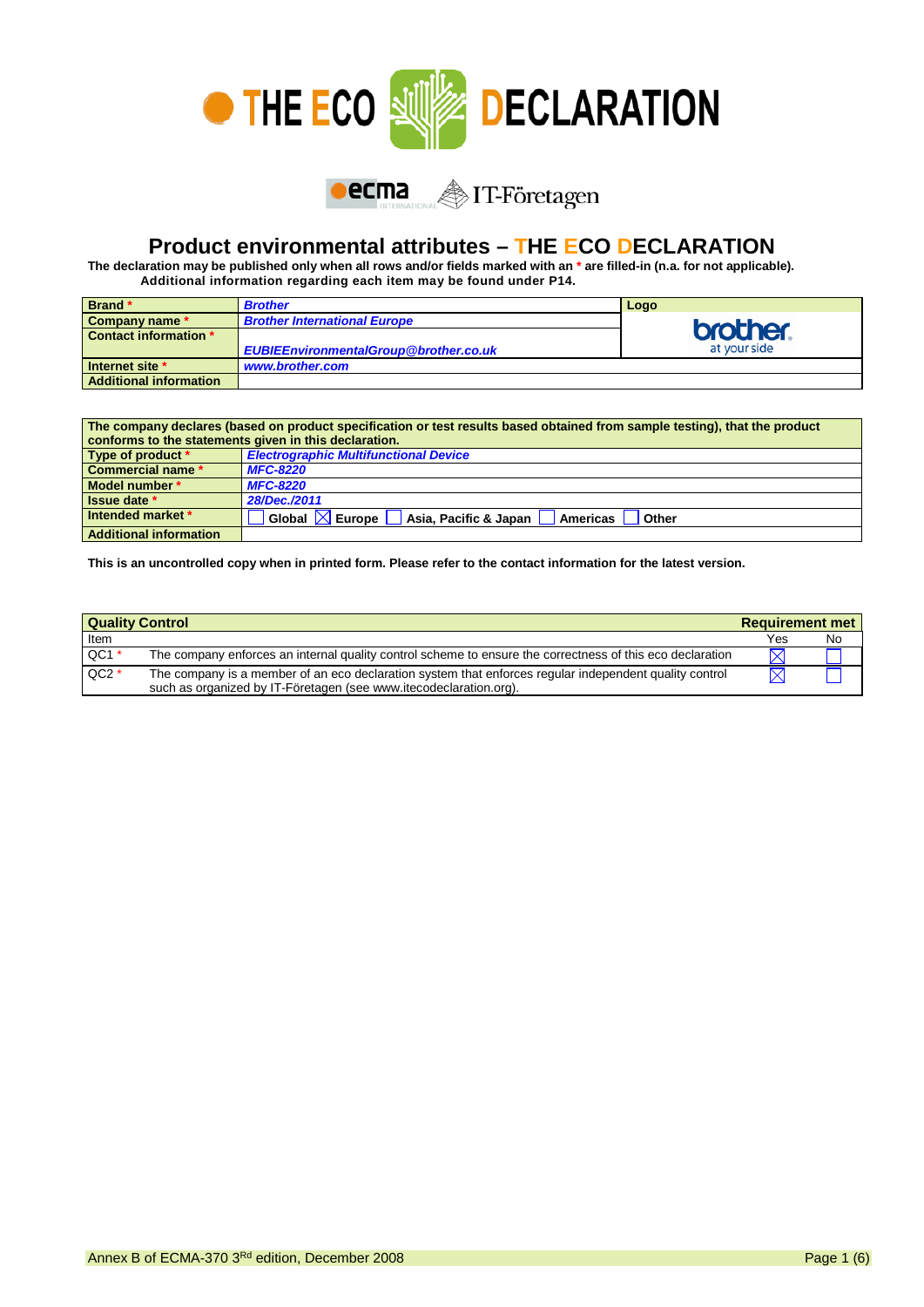| <b>Model number *</b> |                                                                                                                                                                                                                                                                                                                  | <b>MFC-8220</b>                                                                                                                                                                                                                                                                                                                                                                      |             |                        |    |                   |
|-----------------------|------------------------------------------------------------------------------------------------------------------------------------------------------------------------------------------------------------------------------------------------------------------------------------------------------------------|--------------------------------------------------------------------------------------------------------------------------------------------------------------------------------------------------------------------------------------------------------------------------------------------------------------------------------------------------------------------------------------|-------------|------------------------|----|-------------------|
| <b>Issue date *</b>   |                                                                                                                                                                                                                                                                                                                  | 28/Dec./2011                                                                                                                                                                                                                                                                                                                                                                         | Logo        |                        |    |                   |
|                       |                                                                                                                                                                                                                                                                                                                  |                                                                                                                                                                                                                                                                                                                                                                                      |             |                        |    |                   |
|                       |                                                                                                                                                                                                                                                                                                                  | <b>Product environmental attributes - Legal requirements</b>                                                                                                                                                                                                                                                                                                                         |             | <b>Requirement met</b> |    |                   |
| Item                  |                                                                                                                                                                                                                                                                                                                  |                                                                                                                                                                                                                                                                                                                                                                                      |             | Yes                    | No | n.a.              |
| <b>P1</b>             |                                                                                                                                                                                                                                                                                                                  | <b>Hazardous substances and preparations</b>                                                                                                                                                                                                                                                                                                                                         |             |                        |    |                   |
| $P1.1*$               | Products do not contain lead max 0.1%, cadmium max 0.01%, mercury max 0.1%, hexavalent chromium<br>max 0.1%, polybrominated biphenyls (PBB) max 0.1% and polybrominated diphenyl ethers (PBDE) max<br>0,1% (see legal reference and Note 1).                                                                     |                                                                                                                                                                                                                                                                                                                                                                                      |             | $\boxtimes$            |    |                   |
| $P1.2*$               | Products do not contain Asbestos (see legal reference).<br>Comment: Legal reference has no maximum concentration value.                                                                                                                                                                                          |                                                                                                                                                                                                                                                                                                                                                                                      | $\boxtimes$ |                        |    |                   |
| $P1.3*$               | Products do not contain Ozone Depleting Substances: Chlorofluorocarbons (CFC),<br>hydrobromofluorocarbons (HBFC), hydrochlorofluorcarbons (HCFC), Halons, carbontetrachloride, 1,1,1-<br>trichloroethane, methyl bromide (see legal reference). Comment: Legal reference has no maximum<br>concentration values. |                                                                                                                                                                                                                                                                                                                                                                                      | $\boxtimes$ |                        |    |                   |
| $P1.4*$               |                                                                                                                                                                                                                                                                                                                  | Products do not contain polychlorinated biphenyl (PCB) max 0.005% by weight, polychlorinated terphenyl<br>(PCT) max 0.005% by weight (see legal reference).                                                                                                                                                                                                                          |             | $\boxtimes$            |    |                   |
| $P1.5*$               |                                                                                                                                                                                                                                                                                                                  | Products do not contain short chain chloroparaffins (SCCP) with 10-13 carbon atoms in the chain containing<br>at least 48% per mass of chlorine in the SCCP max 0.1% (see legal reference).                                                                                                                                                                                          |             | $\times$               |    |                   |
| $P1.6*$               |                                                                                                                                                                                                                                                                                                                  | Textile and leather parts with direct skin contact do not contain Tri-(2,3,-dibromopropyl)-phosphate (TRIS),<br>Tris-(aziridinyl)-phosphineoxide (TEPA), polybrominated biphenyl (PBB) (see legal reference).<br>Comment: Legal reference has no maximum concentration values.                                                                                                       |             |                        |    | Х                 |
| $P1.7*$               |                                                                                                                                                                                                                                                                                                                  | Textile and leather parts with direct skin contact do not contain Azo colorants that split aromatic amines<br>max 0.003% by weight (see legal reference and Note 1).                                                                                                                                                                                                                 |             |                        |    | $\boxtimes$       |
| $P1.8*$               |                                                                                                                                                                                                                                                                                                                  | Wooden parts do not contain arsenic and chromium as a wood preservation treatment as well as<br>pentachlorophenol and derivatives (see legal reference).<br>Comment: Legal reference has no maximum concentration values.                                                                                                                                                            |             |                        |    | $\bm{\mathsf{X}}$ |
| $P1.9*$               |                                                                                                                                                                                                                                                                                                                  | Parts with direct and prolonged skin contact do not release nickel in concentrations above 0.5<br>microgram/cm2/week (see legal reference).<br>Comment: Max limit in legal reference when tested according to EN1811:1998.                                                                                                                                                           |             |                        |    | $\boxtimes$       |
| P <sub>2</sub>        | <b>Batteries</b>                                                                                                                                                                                                                                                                                                 |                                                                                                                                                                                                                                                                                                                                                                                      |             |                        |    |                   |
| $P2.1*$               |                                                                                                                                                                                                                                                                                                                  | If the product contains a battery or an accumulator, it is labeled with the disposal symbol and if it contains<br>more than 0.0005% of mercury (for button cells only) by weight, or more than 0.004% of lead, it shall be<br>marked with the chemical symbol for the metal concerned, Hg or Pb. Information on proper disposal is<br>provided in user manual. (See legal reference) |             | $\times$               |    |                   |
| $P2.2*$               |                                                                                                                                                                                                                                                                                                                  | Button cells used in the product do not contain more than 2% by weight of mercury. Other batteries or<br>accumulators do not contain more than 0.0005% of mercury or 0.002% of cadmium. (See legal reference)                                                                                                                                                                        |             |                        |    | X                 |
| $P2.3*$               |                                                                                                                                                                                                                                                                                                                  | Batteries and accumulators are easily removable by either users or service providers (as dependent on the<br>design of the product). Exception: Batteries that are permanently installed for safety, performance, medical<br>or data integrity reasons do not have to be "easily removable". (See legal reference)                                                                   |             | $\boxtimes$            |    |                   |
| P <sub>3</sub>        |                                                                                                                                                                                                                                                                                                                  | Safety, EMC connection to the telephone network and labeling                                                                                                                                                                                                                                                                                                                         |             |                        |    |                   |
| $P3.1*$               |                                                                                                                                                                                                                                                                                                                  | The product complies with legally required safety standards as specified (see legal reference).                                                                                                                                                                                                                                                                                      |             | $\boxtimes$            |    |                   |
| P3.2*                 |                                                                                                                                                                                                                                                                                                                  | The product complies with legally required standards for electromagnetic compatibility (see legal reference).                                                                                                                                                                                                                                                                        |             | $\boxtimes$            |    |                   |
| P3.3*                 |                                                                                                                                                                                                                                                                                                                  | If product is intended for connection to a public telecom network or contains a radio transmitter, it complies<br>with legally required standards for radio and telecommunication devices (see legal reference).                                                                                                                                                                     |             | $\boxtimes$            |    |                   |
| $P3.4*$               |                                                                                                                                                                                                                                                                                                                  | The product is labeled to show conformance with applicable legal requirements (see legal reference).                                                                                                                                                                                                                                                                                 |             | $\boxtimes$            |    |                   |
| <b>P4</b>             |                                                                                                                                                                                                                                                                                                                  | <b>Consumable materials</b>                                                                                                                                                                                                                                                                                                                                                          |             |                        |    |                   |
| $P4.1*$               |                                                                                                                                                                                                                                                                                                                  | If a photo conductor (drum, belt etc.) is used in the product, it does not contain cadmium max 0.01% (see<br>legal reference and Note 1).                                                                                                                                                                                                                                            |             |                        |    |                   |
| $P4.2*$               |                                                                                                                                                                                                                                                                                                                  | If ink/toner is used in the product, it does not contain cadmium max 0.1% by weight (see legal reference).                                                                                                                                                                                                                                                                           |             |                        |    |                   |
| $P4.3*$               | If the ink/toner formulation/preparation is classified as hazardous according to applicable regulations, the<br>product/packaging is adequately labeled and a Safety Data Sheet (SDS/MSDS) in accordance with these<br>requirements (see legal reference).                                                       |                                                                                                                                                                                                                                                                                                                                                                                      |             |                        |    |                   |
| <b>P5</b>             |                                                                                                                                                                                                                                                                                                                  | <b>Product packaging</b>                                                                                                                                                                                                                                                                                                                                                             |             |                        |    |                   |
| P5.1*                 |                                                                                                                                                                                                                                                                                                                  | Packaging and packaging components do not contain lead, mercury, cadmium and hexavalent chromium<br>max 0.01% by weight of these together.                                                                                                                                                                                                                                           |             | $\boxtimes$            |    |                   |
| $P5.2*$               | Plastic packaging material is marked according to ISO 11469 referring ISO 1043 (see legal reference).                                                                                                                                                                                                            |                                                                                                                                                                                                                                                                                                                                                                                      |             |                        |    |                   |
| P5.3*                 | The product packaging material is free from ozone depleting substances as specified in the Montreal<br>Protocol (see legal reference).<br>Comment: Legal reference has no maximum concentration values.                                                                                                          |                                                                                                                                                                                                                                                                                                                                                                                      |             |                        |    |                   |

-

Note 1 Restriction applies to the homogeneous material, unless other specified and expressed in weight %.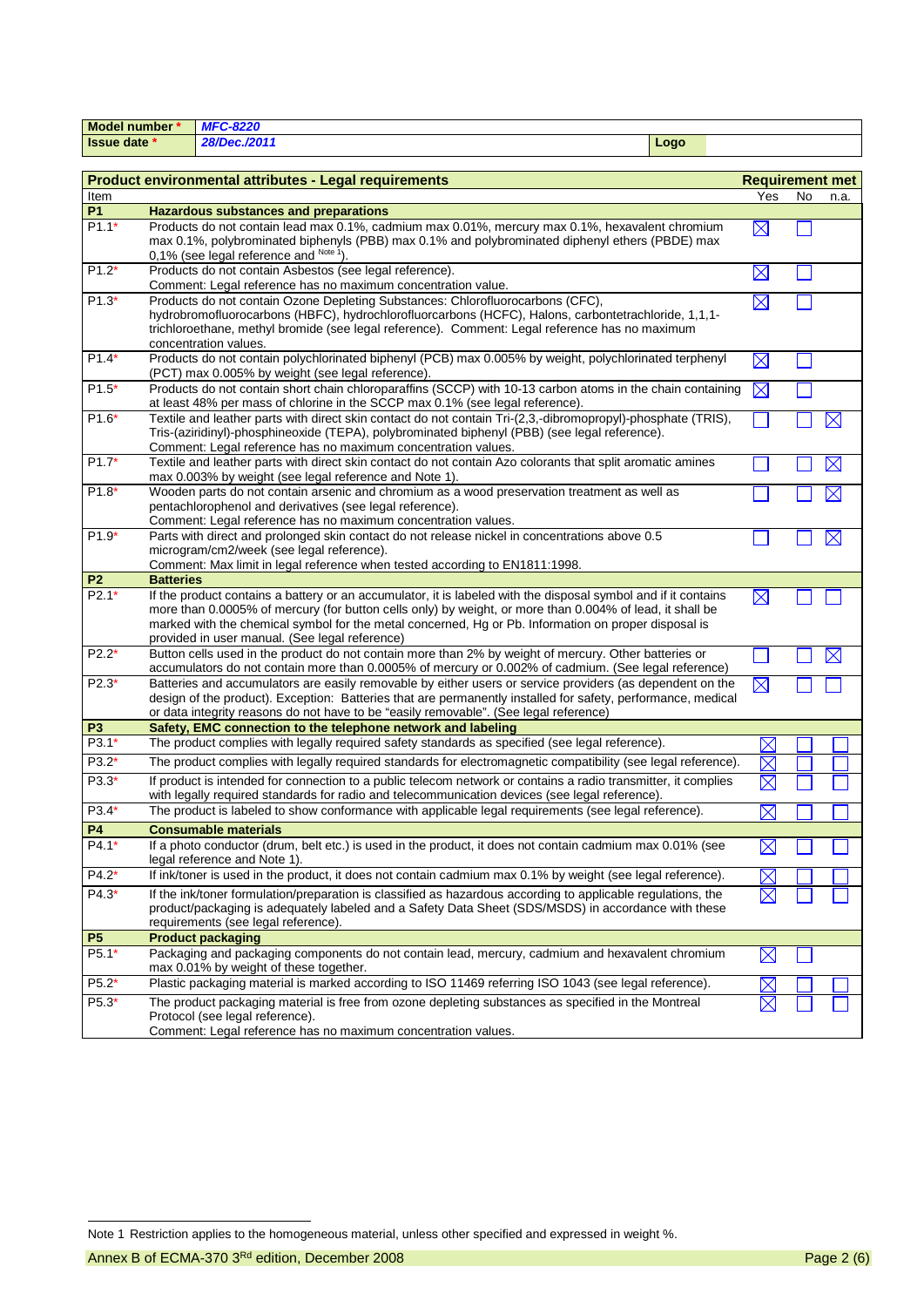| Model number *      |                                                                         | <b>MFC-8220</b>                                                                                                                                                                                   |                             |                        |             |      |
|---------------------|-------------------------------------------------------------------------|---------------------------------------------------------------------------------------------------------------------------------------------------------------------------------------------------|-----------------------------|------------------------|-------------|------|
| <b>Issue date *</b> |                                                                         | 28/Dec./2011                                                                                                                                                                                      | Logo                        |                        |             |      |
|                     |                                                                         |                                                                                                                                                                                                   |                             |                        |             |      |
|                     |                                                                         | Product environmental attributes - Market requirements - Environmental conscious design                                                                                                           |                             | <b>Requirement met</b> |             |      |
| Item                |                                                                         | *=mandatory to fill in. Additional information regarding each item may be found under P14.                                                                                                        |                             | Yes                    | No          | n.a. |
| P <sub>6</sub>      |                                                                         | <b>Treatment information</b>                                                                                                                                                                      |                             |                        |             |      |
| P6.1*               |                                                                         | Information for recyclers/treatment facilities is available (see legal reference).                                                                                                                |                             | $\boxtimes$            |             |      |
| P7                  | <b>Design</b>                                                           | <b>Disassembly, recycling</b>                                                                                                                                                                     |                             |                        |             |      |
| P7.1*               |                                                                         | Parts that have to be treated separately are easily separable                                                                                                                                     |                             | $\times$               |             |      |
| $P7.2*$             |                                                                         | Plastic materials in covers/housing have no surface coating.                                                                                                                                      |                             | $\times$               |             |      |
| P7.3*               |                                                                         | Plastic parts >100g consist of one material or of easily separable materials.                                                                                                                     |                             | $\times$               |             |      |
| P7.4*               |                                                                         | Plastic parts >25g have material codes according to ISO 11469 referring ISO 1043.                                                                                                                 |                             | $\times$               |             |      |
| P7.5                |                                                                         | Plastic parts are free from metal inlays or have inlays that can be removed with commonly available tools.                                                                                        |                             | $\boxtimes$            |             |      |
| P7.6*               |                                                                         | Labels are easily separable. (This requirement does not apply to safety/regulatory labels).                                                                                                       |                             | $\boxtimes$            |             |      |
|                     | <b>Product lifetime</b>                                                 |                                                                                                                                                                                                   |                             |                        |             |      |
| P7.7*               |                                                                         | Upgrading can be done e.g. with processor, memory, cards or drives                                                                                                                                |                             |                        |             |      |
| P7.8*               |                                                                         | Upgrading can be done using commonly available tools                                                                                                                                              |                             | $\boxtimes$            |             |      |
| P7.9.               |                                                                         | Spare parts are available after end of production for: 7 years                                                                                                                                    |                             |                        |             |      |
| P7.10               |                                                                         | Service is available after end of production for: 7 years                                                                                                                                         |                             |                        |             |      |
|                     |                                                                         | <b>Material and substance requirements</b>                                                                                                                                                        |                             |                        |             |      |
| P7.11*              |                                                                         | Product cover/housing material type:                                                                                                                                                              |                             |                        |             |      |
|                     |                                                                         | Material type <b>PS-HI</b><br>Material type: <b>ABS</b>                                                                                                                                           | Material type: <b>PC/PS</b> |                        |             |      |
| P7.12               |                                                                         | Electrical cable insulation material of power cables are halogen free (including PVC). (See Note 1)                                                                                               |                             |                        | $\boxtimes$ |      |
| P7.13               |                                                                         | Electrical cable insulation material of signal cables are halogen free (including PVC). (See Note 1)                                                                                              |                             |                        | $\boxtimes$ |      |
| P7.14               |                                                                         | All cover/housing plastic parts > 25g are halogen free. (See Note 1)                                                                                                                              |                             | X                      |             |      |
| P7.15               |                                                                         | All printed circuit boards (without components) > 25g are halogen free. (See Note 2)                                                                                                              |                             |                        |             |      |
| P7.16               | Marking:                                                                | Flame retarded plastic parts > 25g in covers / housings are marked according ISO 1043-4:                                                                                                          |                             |                        |             | X    |
| P7.17               | Alt. 1                                                                  | Chemical specifications of flame retardants in printed circuit boards >25g (without components):<br>TBBPA (additive) $\Box$ , TBBPA (reactive) $\Box$ ,<br>Other; chemical name:                  | CAS #:                      |                        |             |      |
|                     | Alt. 2<br>ISO 1043-4:                                                   | Chemical specifications of flame retardants in printed circuit boards (without components) >25g according                                                                                         |                             |                        |             |      |
| P7.18               | Alt. 1                                                                  | Flame retarded plastic parts >25g contain the following flame retardant substances/preparations in<br>concentrations above 0.1%:<br>Comment: No legal limits exist, this is a market requirement. |                             |                        |             |      |
|                     |                                                                         | CAS $#$ :<br>1. Chemical name:                                                                                                                                                                    |                             |                        |             |      |
|                     |                                                                         | 2. Chemical name:<br>CAS #:                                                                                                                                                                       |                             |                        |             |      |
|                     |                                                                         | 3. Chemical name:<br>CAS $#$ :                                                                                                                                                                    |                             |                        |             |      |
|                     | Alt. 2                                                                  |                                                                                                                                                                                                   |                             |                        |             |      |
|                     |                                                                         | Chemical specifications of flame retardants in plastic parts > 25g according ISO 1043-4:                                                                                                          |                             |                        |             |      |
| P7.19               | %.<br>Of total plastic parts' weight >25g, recycled material content is |                                                                                                                                                                                                   |                             |                        |             |      |
| P7.20               |                                                                         | Of total plastic parts' weight >25g, biobased material content is<br>%.                                                                                                                           |                             |                        |             |      |
| P7.21               | Light sources are free from mercury                                     |                                                                                                                                                                                                   |                             |                        |             |      |
| P <sub>8</sub>      | <b>Batteries</b>                                                        | If mercury is used specify: Number of lamps:<br>and max. mercury content per lamp:                                                                                                                | mg                          |                        |             |      |
| P8.1*               |                                                                         | Battery chemical composition: NiMH                                                                                                                                                                |                             |                        |             |      |
| P8.2                |                                                                         | Batteries meet the requirements of the following voluntary program/s: 91/157/EEC                                                                                                                  |                             |                        |             |      |
|                     |                                                                         |                                                                                                                                                                                                   |                             |                        |             |      |

Note 1 Note 1 For cables, covers & housing plastic parts and plastic packaging materials in this standard; halogens include fluorine, chlorine, bromine, and iodine.

Note 2 In accordance with JPCA-ES-01; printed wiring boards must not contain more than 0.09% by weight (900ppm) of chlorine or bromine.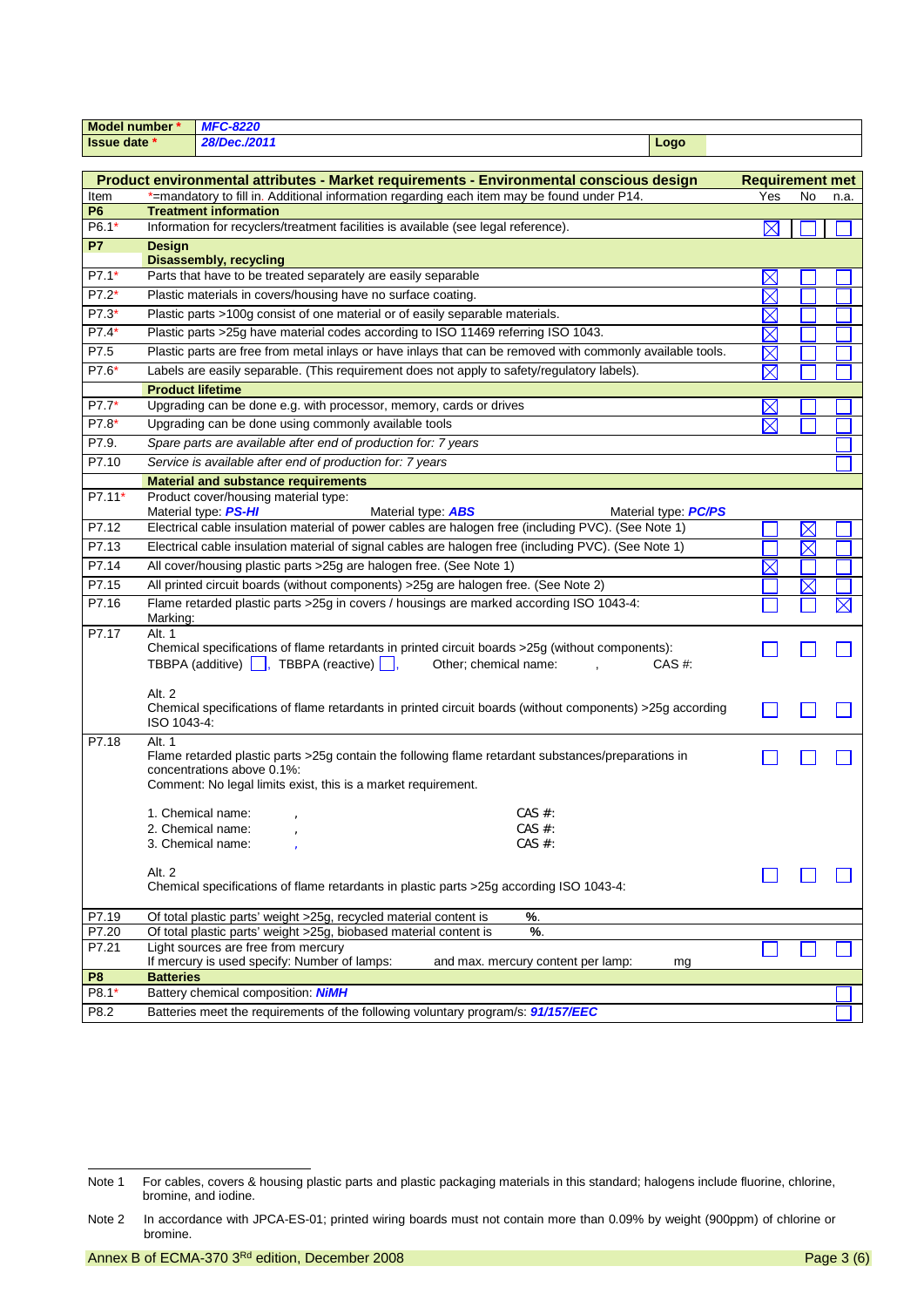| Model number * | <b>MFC-8220</b> |      |
|----------------|-----------------|------|
| I Issue date * | 28/Dec./2011    | Logo |

|                                     |                                                                                                                                                      | Product environmental attributes - Market requirements (continued)                    |                                  |                            | <b>Requirement met</b>                                                                                                    |  |
|-------------------------------------|------------------------------------------------------------------------------------------------------------------------------------------------------|---------------------------------------------------------------------------------------|----------------------------------|----------------------------|---------------------------------------------------------------------------------------------------------------------------|--|
| Item                                |                                                                                                                                                      |                                                                                       |                                  |                            | Yes<br>No<br>n.a.                                                                                                         |  |
| P <sub>9</sub>                      | <b>Energy consumption</b>                                                                                                                            |                                                                                       |                                  |                            |                                                                                                                           |  |
| 9.1                                 |                                                                                                                                                      | For the product the following power levels or energy consumptions have been measured: |                                  |                            |                                                                                                                           |  |
| Energy mode *                       |                                                                                                                                                      | Power level at<br>100 V AC                                                            | Power level at<br><b>115</b> VAC | Power level at<br>230 VAC  | Reference / Standard for energy modes<br>and test method *                                                                |  |
| <b>Operation</b>                    |                                                                                                                                                      | W                                                                                     | $\overline{\mathsf{W}}$          | 400W                       | <b>ENERGY STAR Version1.1</b>                                                                                             |  |
| <b>Ready</b>                        |                                                                                                                                                      | W                                                                                     | W                                | <b>75</b> W                | <b>ENERGY STAR Version1.1</b>                                                                                             |  |
| <b>Sleep mode</b>                   |                                                                                                                                                      | W                                                                                     | W                                | 9 W                        | <b>ENERGY STAR Version1.1</b>                                                                                             |  |
|                                     |                                                                                                                                                      | W                                                                                     | W                                | W                          |                                                                                                                           |  |
|                                     |                                                                                                                                                      | W                                                                                     | W                                | W                          |                                                                                                                           |  |
|                                     |                                                                                                                                                      | W                                                                                     | W                                | W                          |                                                                                                                           |  |
| <b>EPS No-load</b><br>the product.) | (External power supply /<br>charger plugged in the wall<br>outlet but disconnected from                                                              | W                                                                                     | W                                | W                          | $\boxtimes$                                                                                                               |  |
| PTEC <sup>*</sup>                   | <b>Typical Energy Consumption</b>                                                                                                                    | W                                                                                     | W                                | W                          | $\boxtimes$                                                                                                               |  |
| TEC <sup>*</sup>                    | <b>Typical Energy Consumption</b>                                                                                                                    | kWh/week                                                                              | 2.35 kWh/week                    | 2.31 kWh/week              |                                                                                                                           |  |
|                                     |                                                                                                                                                      | Default time to enter energy save mode: 5 minutes                                     |                                  |                            |                                                                                                                           |  |
| $P9.2*$                             |                                                                                                                                                      | Information about the energy save function is provided with the product.              |                                  |                            | $\times$                                                                                                                  |  |
| $P9.3*$                             | <b>ENERGY STAR® version 1.1 Tier:</b>                                                                                                                | The product meets the energy requirements of the following voluntary program/s:       |                                  |                            |                                                                                                                           |  |
|                                     | Others specify:                                                                                                                                      |                                                                                       |                                  |                            |                                                                                                                           |  |
| P <sub>10</sub>                     | <b>Emissions</b>                                                                                                                                     |                                                                                       |                                  |                            |                                                                                                                           |  |
|                                     |                                                                                                                                                      | Noise emission - Declared according to ISO 9296                                       |                                  |                            |                                                                                                                           |  |
| P <sub>10.1</sub>                   | Mode                                                                                                                                                 | Mode description                                                                      |                                  | Declared<br>A-weighted     | Declared A-weighted<br>sound pressure level $L_{pAm}$ (dB)                                                                |  |
|                                     |                                                                                                                                                      |                                                                                       |                                  | sound power                |                                                                                                                           |  |
|                                     |                                                                                                                                                      |                                                                                       |                                  | level $L_{W\text{Ad}}$ (B) | Operator position<br><b>Bystander positions</b><br>(only if product is not                                                |  |
|                                     |                                                                                                                                                      |                                                                                       |                                  |                            | Desktop<br>operator attended)                                                                                             |  |
|                                     | Idle                                                                                                                                                 | * Ready                                                                               |                                  | $*4.20$                    | or Desk side                                                                                                              |  |
|                                     |                                                                                                                                                      |                                                                                       |                                  |                            |                                                                                                                           |  |
|                                     | Operation                                                                                                                                            | * Copying                                                                             |                                  | $*6.18$                    |                                                                                                                           |  |
|                                     | Other mode                                                                                                                                           |                                                                                       |                                  |                            |                                                                                                                           |  |
|                                     |                                                                                                                                                      | Measured according to:   ISO7779<br>$\blacksquare$                                    | ECMA-74                          |                            |                                                                                                                           |  |
| P <sub>10.2</sub>                   |                                                                                                                                                      |                                                                                       |                                  |                            | Other RAL-UZ85 (only if not covered by ECMA-74 with L <sub>pAm</sub> measurement distance<br>m)<br>$\boxtimes$            |  |
|                                     | The product meets the acoustic noise requirements of the following voluntary program/s: RAL-UZ85<br><b>Chemical emissions from printing products</b> |                                                                                       |                                  |                            |                                                                                                                           |  |
| $P10.3*$                            | $\times$<br>Test performed according to ECMA-328 (ISO/IEC 28360) standard<br>other specify: RAL-UZ85                                                 |                                                                                       |                                  |                            |                                                                                                                           |  |
| P10.4                               | Typical emission rate (print phase) is (mg/h):                                                                                                       |                                                                                       |                                  |                            |                                                                                                                           |  |
|                                     | <b>TVOC</b><br>Ozone<br>Dust<br>Styrene<br>Benzene                                                                                                   |                                                                                       |                                  |                            |                                                                                                                           |  |
| P10.5                               | Chemical emission requirements of the following voluntary program/s<br>are met for :                                                                 |                                                                                       |                                  |                            |                                                                                                                           |  |
|                                     | Styrene $\times$<br>Dust $\boxtimes$<br>Ozone $\boxtimes$                                                                                            |                                                                                       |                                  |                            |                                                                                                                           |  |
|                                     |                                                                                                                                                      |                                                                                       | Benzene                          | <b>TVOC</b>                |                                                                                                                           |  |
| P <sub>10.6</sub>                   | <b>Electromagnetic emissions</b>                                                                                                                     |                                                                                       |                                  |                            | Computer display meets the requirement for low frequency electromagnetic fields of the following voluntary<br>$\boxtimes$ |  |
|                                     | program/s:                                                                                                                                           |                                                                                       |                                  |                            |                                                                                                                           |  |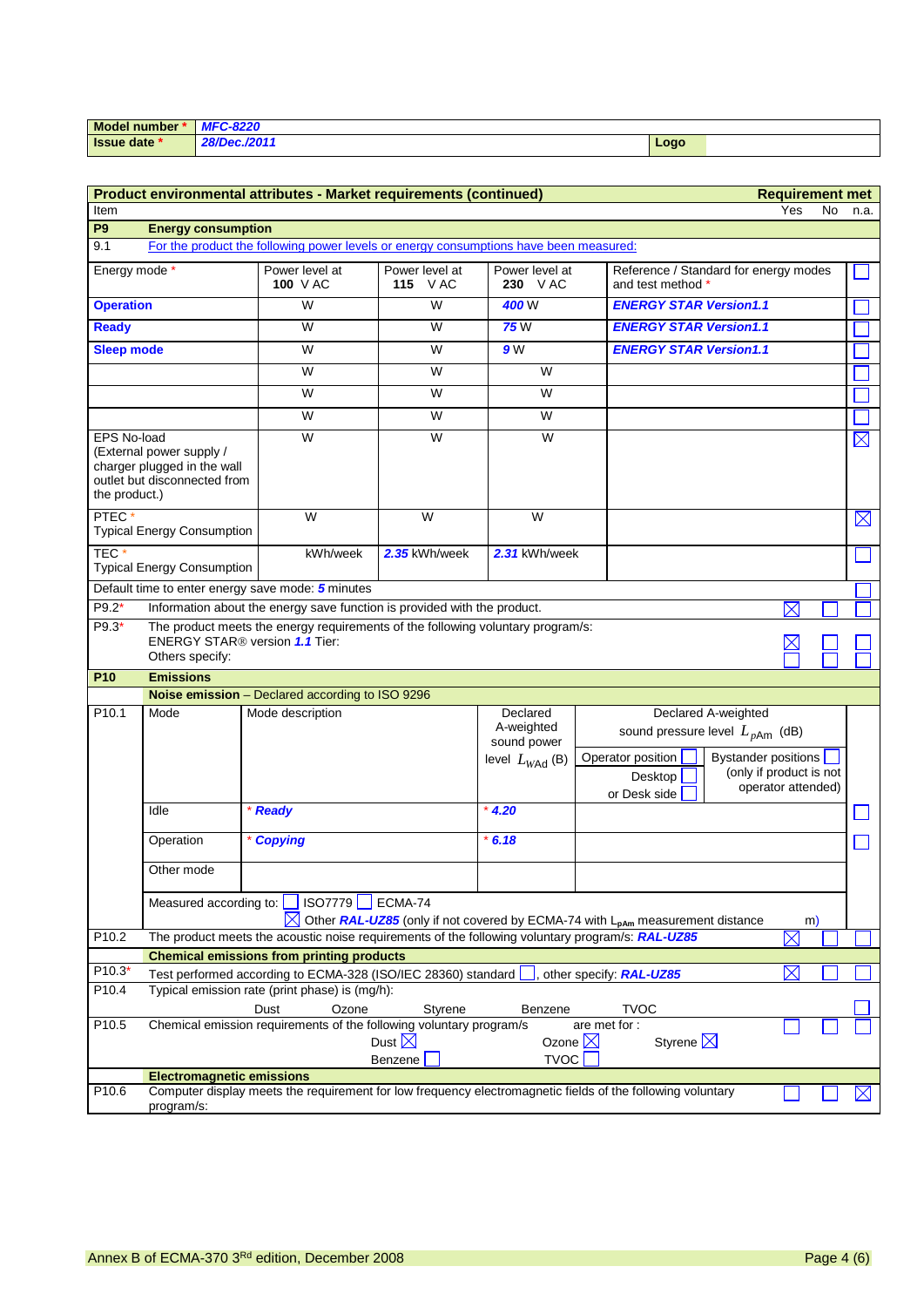| Model number *      | <b>MFC-8220</b> |      |  |
|---------------------|-----------------|------|--|
| <b>Issue date</b> * | 28/Dec./2011    | Logo |  |

|                 | Product environmental attributes - Market requirements (continued)                                                                                                                                                         | <b>Requirement met</b> |     |      |
|-----------------|----------------------------------------------------------------------------------------------------------------------------------------------------------------------------------------------------------------------------|------------------------|-----|------|
| Item            |                                                                                                                                                                                                                            | Yes.                   | No. | n.a. |
| P <sub>11</sub> | <b>Consumable materials for printing products</b>                                                                                                                                                                          |                        |     |      |
| $P11.1*$        | A Safety Data Sheet (SDS) is available for the ink/toner preparation, even if not legally required (see P4.3).                                                                                                             | $\times$               |     |      |
| $P11.2*$        | Paper containing post-consumer recycled fibers can be used, provided that it meets the requirements of<br>EN12281.                                                                                                         |                        |     |      |
| $P11.3*$        | 2-sided (duplex) printing/copying is an integrated product function.                                                                                                                                                       |                        |     |      |
| <b>P12</b>      | <b>Ergonomics for computing products</b>                                                                                                                                                                                   |                        |     |      |
| $P12.1*$        | A Safety Data Sheet (SDS) is available for the ink/toner preparation, even if not legally required (see P4.3).                                                                                                             |                        |     |      |
| $P12.2*$        | The display meets the ergonomic requirements of ISO 9241-307 for visual display technologies.                                                                                                                              |                        |     |      |
| $P12.3*$        | The physical input device meets the requirements of ISO 9995 and ISO 9241-410.                                                                                                                                             |                        |     |      |
| <b>P13</b>      | <b>Packaging and documentation</b>                                                                                                                                                                                         |                        |     |      |
| $P13.1*$        | Product packaging material type(s): <b>PAPER</b><br>weight $(kg)$ : $2.27$<br>Product packaging material type(s): PS<br>weight $(kq)$ : $0.5$<br>Product packaging material type(s): <b>HDPE</b><br>weight $(kg)$ : $0.07$ |                        |     |      |
| $P13.2*$        | Product plastic packaging is halogen free (including PVC). (See Note 1)                                                                                                                                                    | $\times$               |     |      |
| $P13.3*$        | Specify media for user and product documentation (tick box):<br>$\boxtimes$<br>Electronic<br>Paper<br>IXI<br>Other                                                                                                         |                        |     |      |
| $P13.4*$        | For paper user and product documentation, please specify contained percentage of post-consumer recycled<br>fiber. $O\%$                                                                                                    |                        |     |      |
| P <sub>14</sub> | <b>Additional information</b>                                                                                                                                                                                              |                        |     |      |
|                 |                                                                                                                                                                                                                            |                        |     |      |
|                 |                                                                                                                                                                                                                            |                        |     |      |

*NOTE*

*Additional lines may be inserted to declare further items, by positioning the cursor at the far right of the row and hitting the <Enter> key.*

Note 1 For cables, covers & housing plastic parts and plastic packaging materials in this standard; halogens include fluorine, chlorine, bromine, and iodine.